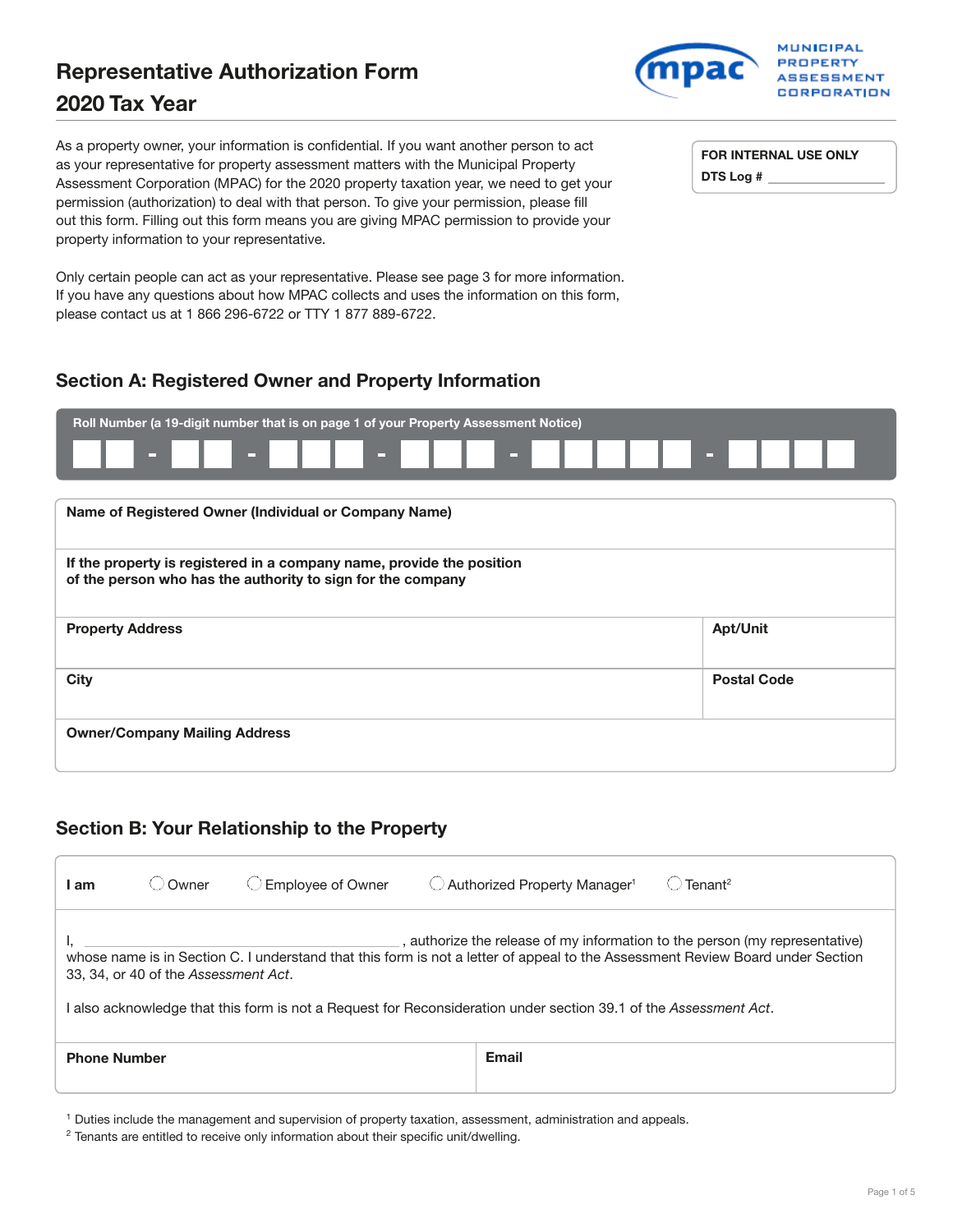

### Section C: Information About the Person Who Will Represent Me

| <b>Company Name (If Applicable)</b> | <b>Representative Name</b> |
|-------------------------------------|----------------------------|
| <b>Mailing Address</b>              |                            |
| <b>Phone Number</b>                 | <b>Fax Number</b>          |
| Email                               |                            |

### Section D: Representation of Multiple Properties

If you are authorizing your representative to act on your behalf for more than one property, please complete the attached Schedule of Additional Properties form. For 50 or more properties, you must include a list of them with your completed Representative Authorization Form, in an electronic file (email attachment or flash drive) that has information on the properties that you own, lease or manage. Please make sure you include the following categories of information in the electronic file: Roll Number, property address, owner/tenant/property management company's name, client ID, property affiliation (owned, tenanted or managed) and agency name.

MPAC may contact you to confirm that the information in this form is complete and accurate. MPAC may also ask to see the signed original form.

#### Signature of Owner or Authorized Signatory Name in Section A Date

The personal information that you provide is collected by MPAC under the authority of sections 10, 11, 14, 15, 16 and 16.1 of the *Assessment Act*. Pursuant to MPAC's statutory obligations, your personal information will be used primarily for property valuation and assessment purposes, but will also be used for municipal and school board planning purposes, preparation of the Preliminary List of Electors which is used by municipalities and school boards to create the final Voters' Lists used for election purposes and population reports. In addition, MPAC may use your information to obtain feedback, conduct surveys and enhance the aforementioned program delivery. If you have questions regarding this collection, please contact an MPAC Customer Service Representative at 1 866 296-6722 or by TTY at 1 877 889-6722 or by mail to MPAC, 1340 Pickering Parkway, Suite 101, Pickering, ON L1V 0C4.

MPAC takes privacy very seriously and we are committed to the protection of your personal information under the *Municipal Freedom of Information and Protection of Privacy Act*. MPAC will only access, use and disclose your personal information with your consent or where it is permitted or required by law.

## Please send your form to MPAC in one of the following ways:



[mpac.ca/ContactUs](https://mpac.ca/ContactUs) 



**Mail:** MPAC, 1340 Pickering Parkway, Suite 101 Pickering ON L1V 0C4

Page 2 of 5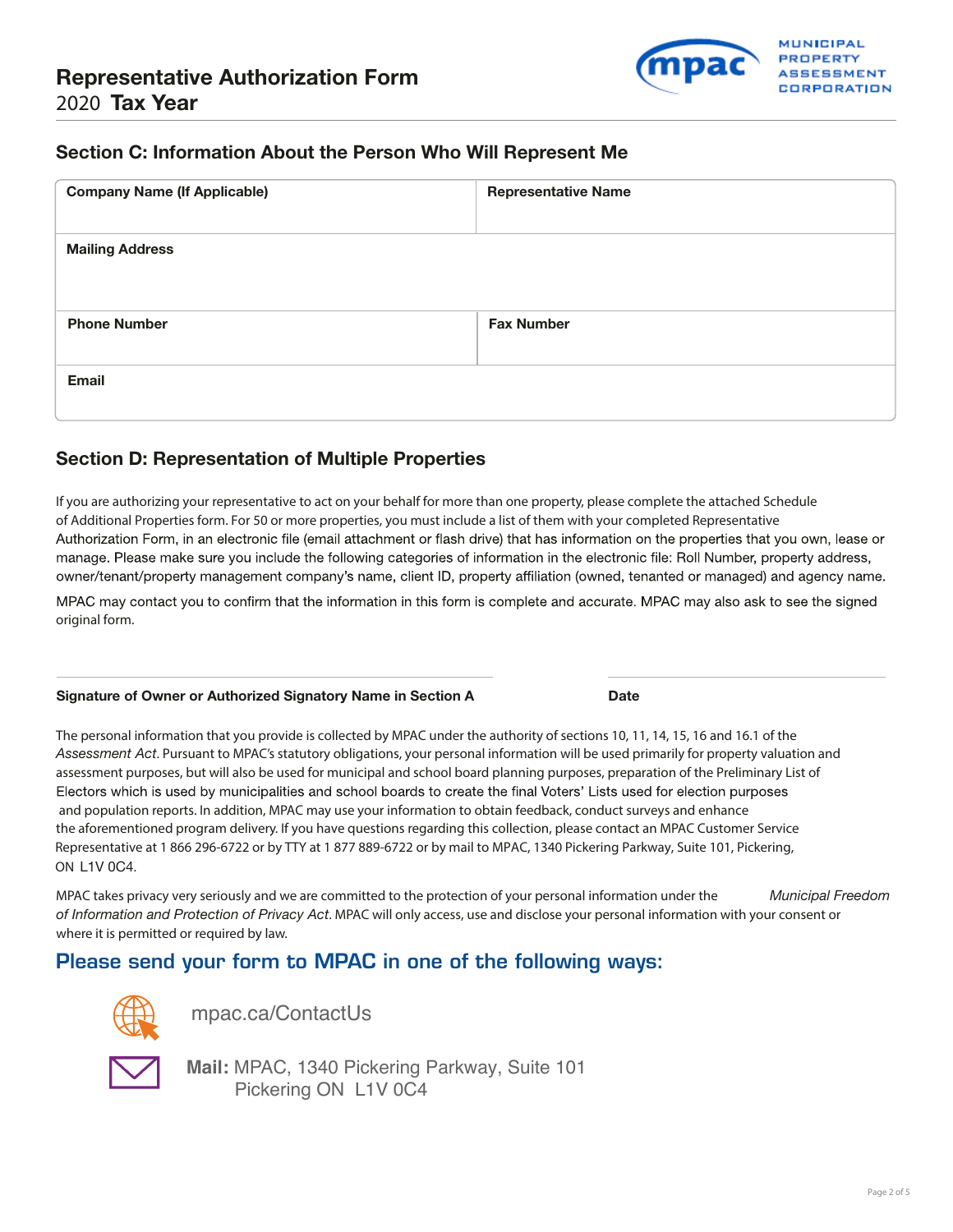

# Authorizing Someone to Be Your Representative: What You Need to Know

Only certain people can be your representative with MPAC. **my representative need to do to act on my behalf?** The *Law Society Act* requires that anyone who provides legal If your representative is a licensed paralegal, he or she does services as your representative must be a licensed paralegal. The not need to complete this form. However, they must send

However, certain people can be your representative with • the name of their client – your or the company (if applicable)<br>MPAC, even if they are not licensed as a paralegal, such as:

- 
- someone representing a non-profit organization
- someone who is an employee of an organization (but they This information can be sent to MPAC at can only represent the organization they are employed with. and no one else)
- a constituency assistant (someone who works for an elected Once I give my permission for someone to represent me, representative such as a Member of the Provincial Parliament) how long is it for?
- of Ontario (HRPAO), provided that they send MPAC (see The form for the form for each year.<br>You must submit a new form for each year. information that proves they are a member

If you would like someone to represent you and he or she is not It gives permission for that person to act as your representative by completing and sending us an RfR form. There is no cost to with MPAC on property assessment matters and for MPAC to do this. For more information, visit<br>provide your property information to that person.

For more information, please visit the Law Society of Ontario at [lso.ca/about-lso/legislation-rules/by-laws](http://www.lso.ca/about-lso/legislation-rules/by-laws).

# Who can be my representative? The matrix of the matrix of the My representative is a licensed paralegal. What does

MPAC the following information:

- 
- a family member, friend or neighbour<br>• their Law Society of Ontario licence number<br>• their Law Society of Ontario licence number
	-

1340 Pickering Parkway, Suite 101, Pickering ON L1V 0C4

• a member of the Human Resources Professional Association You can only give permission for someone to represent you for a member of the Human Resources Professional Association the property taxation year that you are subm

#### What is a Request for Reconsideration (RfR)?

If you disagree with MPAC's assessment of your property's value and/or classification as of January 1, 2016, you can ask MPAC to a licensed paralegal, you (or the property owner) will need to review the assessment to make sure that it is right. This is called<br>complete and send MPAC a Representative Authorization Form. a Request for Reconsideration ( a Request for Reconsideration (RfR). You can make this request

[mpac.ca/HowAssessmentWorks/Forms.](http://www.mpac.ca/HowAssessmentWorks/Forms)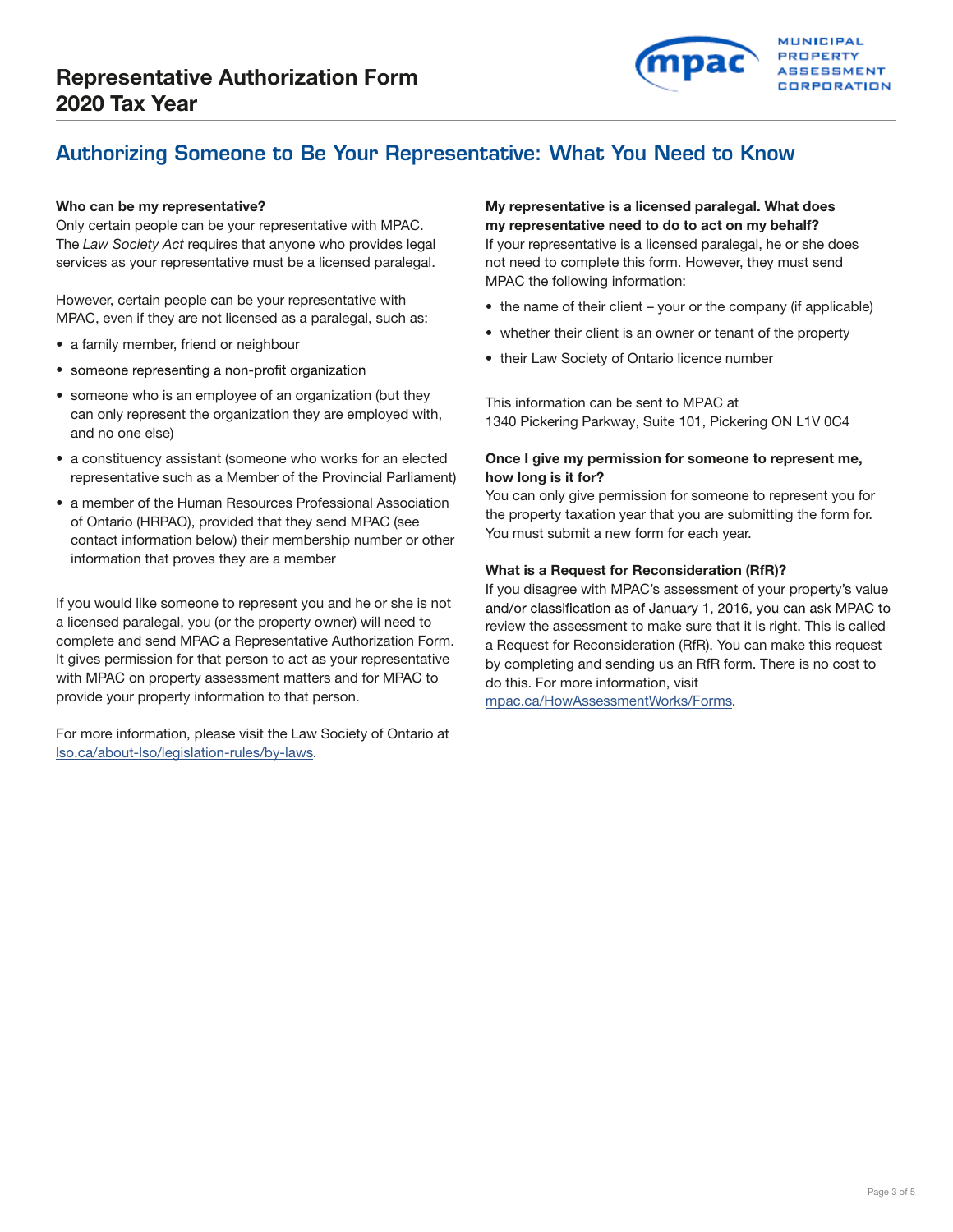

# Schedule of Additional (up to 49) Properties

Please use this form when someone is representing you on more than one property (2 to 49 properties). For 50 or more, please see Section D of the Representative Authorization Form for the information that you must provide. Please note, you must send the information on 50 or more properties to MPAC as an attachment to an email to MPAC or on a flash drive. The owner, tenant or manager of the properties must fill out and sign this form before MPAC can release property information to your representative.

| <b>Roll Number (19 digits)</b> | <b>Roll Number (19 digits)</b> |
|--------------------------------|--------------------------------|
| <b>Owner Name</b>              | <b>Owner Name</b>              |
| <b>Property Address</b>        | <b>Property Address</b>        |
| Roll Number (19 digits)        | Roll Number (19 digits)        |
| <b>Owner Name</b>              | <b>Owner Name</b>              |
| <b>Property Address</b>        | <b>Property Address</b>        |
| <b>Roll Number (19 digits)</b> | <b>Roll Number (19 digits)</b> |
| <b>Owner Name</b>              | <b>Owner Name</b>              |
| <b>Property Address</b>        | <b>Property Address</b>        |
| <b>Roll Number (19 digits)</b> | Roll Number (19 digits)        |
| <b>Owner Name</b>              | <b>Owner Name</b>              |
| <b>Property Address</b>        | <b>Property Address</b>        |
| <b>Roll Number (19 digits)</b> | Roll Number (19 digits)        |
| <b>Owner Name</b>              | <b>Owner Name</b>              |
| <b>Property Address</b>        | <b>Property Address</b>        |